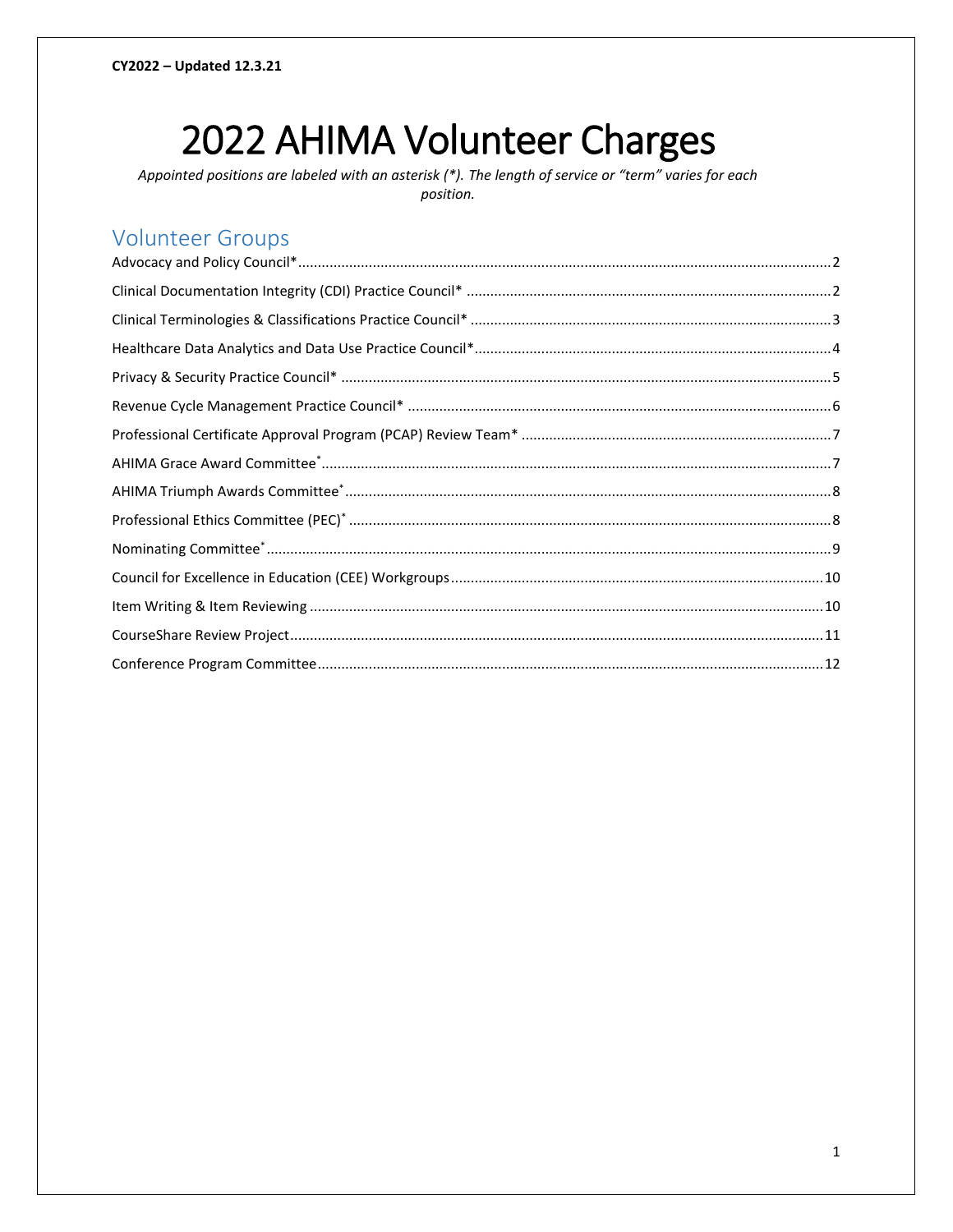# <span id="page-1-0"></span>Advocacy and Policy Council\*

**Purpose:** The purpose of the Advocacy and Policy Council is to advise AHIMA's leadership and the AHIMA Board of Directors on critical areas for AHIMA's strategic engagement in advocacy and public policy that align with AHIMA's mission and vision.

**Time Requirement:** 12 months, January – December 2022

#### **Roles and Responsibilities, Member Composition/Terms**

- Council member responsibilities include:
	- $\circ$  Informing efforts to identify opportunities for strategic engagement in advocacy and public policy that align with AHIMA's strategic objectives;
	- o Leading the development of policy comments on federal legislation, regulations and policy statements that align with AHIMA's mission and vision;
	- o Providing real-world expertise and input to support public policy development;
	- $\circ$  Working with CSA members to solicit opinions and comments as relevant to the issue or issues under review; and
	- o Engaging in advocacy activities on specific issues and serving as an ambassador for AHIMA advocacy efforts.
- The Council is composed of 8-12 members to serve a one-year term. At least one seat on the Council must be filled by a delegate from AHIMA's House of Delegates.
- AHIMA's Policy and Government Affairs team provides staff support to the Council.
- The Council meets on a monthly basis and at additional times as needed by teleconference or in-person at national AHIMA meetings and completes work using technology platforms provided by AHIMA, which may include Teams and email. Regular attendance is required; members will inform staff in advance if unable to attend.
- The Council Chair will serve a one-year term and assists AHIMA's Policy and Government Affairs team to set agendas, facilitate the work of the Council and assure deliverables are being accomplished.

# <span id="page-1-1"></span>Clinical Documentation Integrity (CDI) Practice Council\*

**Background:** Clinical documentation is the foundation of each patient encounter; its accuracy is vital to the accurate representation of the care provided to the patient. For documentation to be of high-quality it should meet the following characteristics of being clear, consistent, complete, precise, timely, reliable, and legible. This information impacts appropriate reimbursement, accurate quality scores, and reliable research.

Clinical foundations include an accurate representation of clinical evidence and treatment plans. It is vital that the information within the health record represent an accurate clinical picture of the patient. When clinical documentation is of high-quality that is not in conflict with the clinical evidence, the patient's disease burden is accurately reflected.

**Purpose**: Monitor and provide AHIMA with expertise related to clinical documentation integrity (CDI) and clinical foundations. This Practice Council will serve as subject matter experts and participate in evaluating and recommending AHIMA domain-specific educational resources.

**Time Requirement:** 12 months, January – December 2022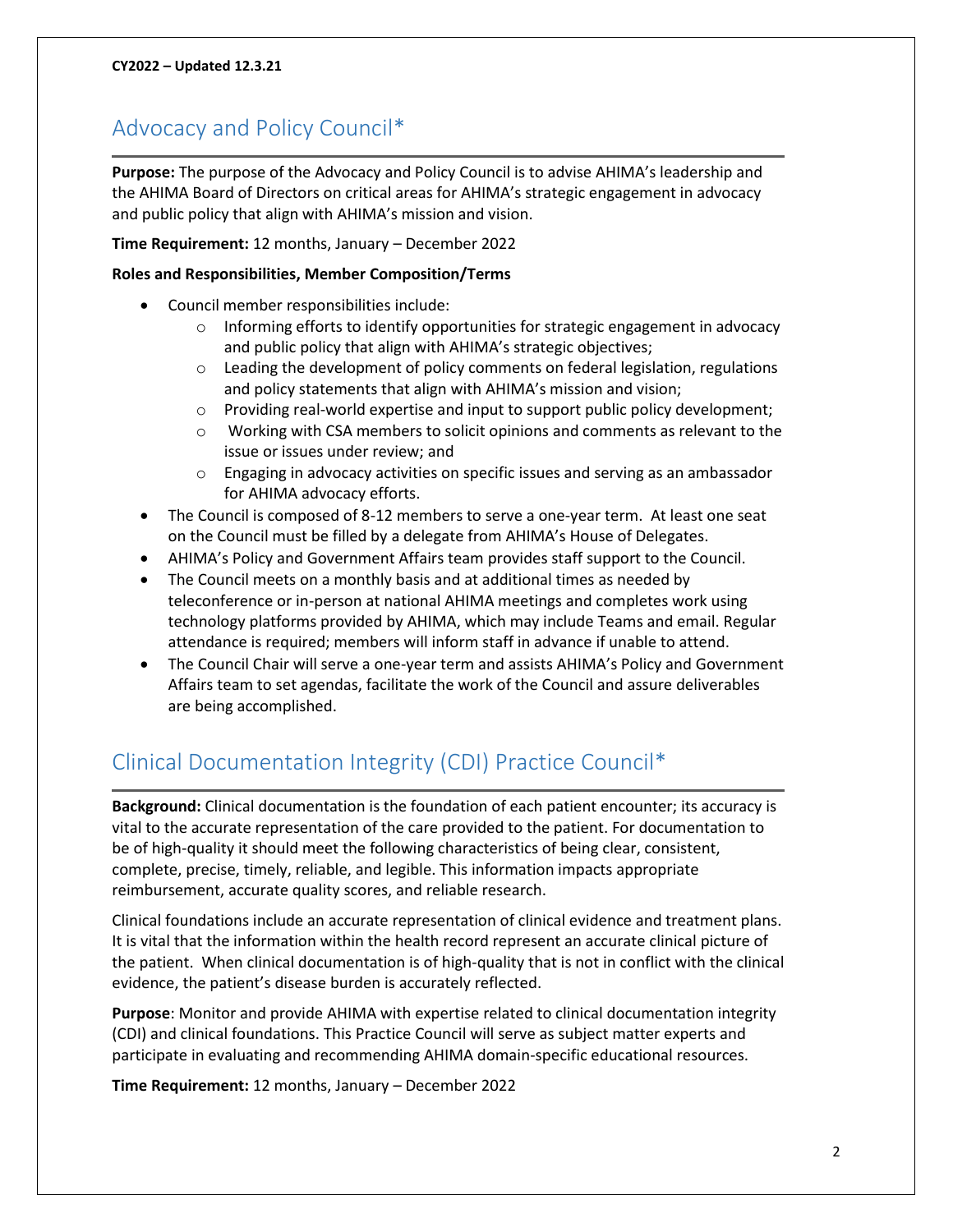**Subject Matter Expertise:** Clinical documentation integrity (CDI), Coding classification systems, Revenue cycle, Quality measures, Denials management, Clinical evidence, Disease treatment and management, Research strategies

**Supports HIIM Domain:** Clinical Documentation Integrity and Clinical Foundations

#### **Deliverables:**

- Identify opportunities, obstacles, and learning needs for HIM professionals to build and lead CDI programs, to facilitate the accurate representation of a patient's clinical status that translates into coded data.
- Provide recommendations on best practice for coded data to be translated into quality reporting, physician report cards, reimbursement, public health data, research, and disease tracking and trending. Provide input on education and innovation in this area.
- Identify resources needed for HI professionals to excel in CDI. Specifically, in documentation requirements, code assignment, coding guidelines, denials management, and quality reporting. Resources could include toolkits, practice briefs and/or journal articles.
- Provide subject matter expertise and insight as needed on federal legislation, regulatory comments, and public policy positions that impact health information professionals.

#### **Member Composition/Terms, Roles and Responsibilities:**

- Comprised of up to fifteen members who serve a staggered three-year term; including a chair and co-chair of the council.
- The Council Chair(s) assists AHIMA staff liaison to assure deliverables are being accomplished.
- An AHIMA Practice Director will facilitate the Council.
- All activity will be completed by online community module, conference calls and email on an as-needed basis.

# <span id="page-2-0"></span>Clinical Terminologies & Classifications Practice Council\*

**Background:** The Data Structure, Coding, Content, and Information Governance domain includes data structure, content and standards that assist in creating the framework for the health record and information exchange between healthcare providers and organizations.

**Purpose**: Monitor and provide AHIMA with expertise related to data structure, coding, content, and information governance. This Practice Council will be comprised of subject matter experts that will participate in evaluating, recommending, and potentially lending their expertise in the creation of AHIMA domain-specific educational resources. Council may address:

- Clinical coding and management and use of coded data
- Future health information management roles and functions relating to clinical terminologies and classification systems
- Current and future strategies necessary to address expanded clinical terminology and classification use
- Development of educational resources to prepare HIM professionals for current and future roles in the use and management of coded data and terminology asset management.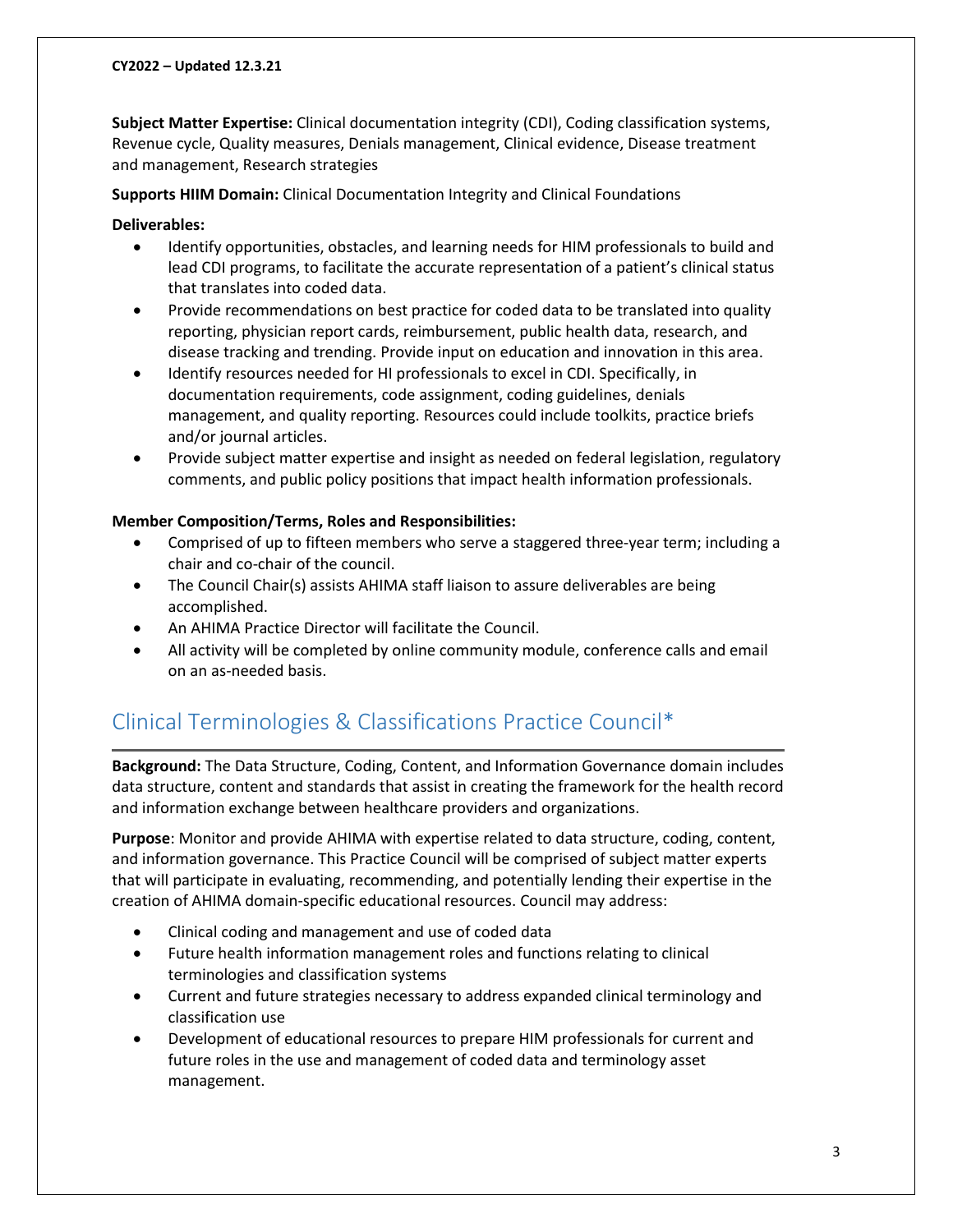• Software applications and technology related to health information such as encoders, groupers, computer assisted coding, speech recognition, ROI, EHRs

#### **Time Requirement:** 12 months, January – December 2022

**Subject Matter Expertise:** Coding, Classification Systems, Reimbursement, Health Record Content and Documentation, Secondary Data Sources, Auditing, Compliance

**Supports HIIM Domain:** Data Structure, Coding, Content, and Information Governance

#### **Deliverables**

- Monitor the developments and industry changes related to clinical terminologies and classifications important to healthcare industry and make recommendations on future market needs and trends in the areas of clinical coding practice and the management and use of coded data, clinical terminologies, and HIIM software and technologies.
- Identify opportunities in the implementation, use and management of SNOMED CT, LOINC and other clinical terminologies, and recommend the training needed for advancement of HIM professionals in these roles.
- Provide recommendations on training in the ICD-10-CM, ICD-10-PCS, CPT, HCPCS and other classification/coding systems across multiple settings.
- Monitor changes to reimbursement methodologies, payment systems, auditing and compliance.
- Identify resources needed to expand knowledge and skill sets of clinical coding professionals to prepare them for changing job roles/responsibilities including toolkits, practice briefs, and/or journal articles.

#### **Member Composition/Terms, Roles and Responsibilities:**

- Comprised of up to fifteen members who serve a staggered three-year term; including a chair and co-chair of the council.
- The Council Chair(s) assists AHIMA staff liaison to assure deliverables are being accomplished.
- An AHIMA Practice Director will facilitate the Council.
- All activity will be completed by online community module, conference calls and email on an as-needed basis.

# <span id="page-3-0"></span>Healthcare Data Analytics and Data Use Practice Council\*

**Background**: Healthcare data is used by a variety of organizations and entities for various purposes, including but not limited to budgeting projections, trending and planning, forecasting, resource use and population health. Data analysis is the process used to transform data into information.

**Purpose**: Monitor and provide AHIMA with expertise related to healthcare analytics and data use. This Practice Council will serve as subject matter experts and participate in evaluating and recommending AHIMA domain-specific educational resources.

**Time Requirement:** 12 months, January – December 2022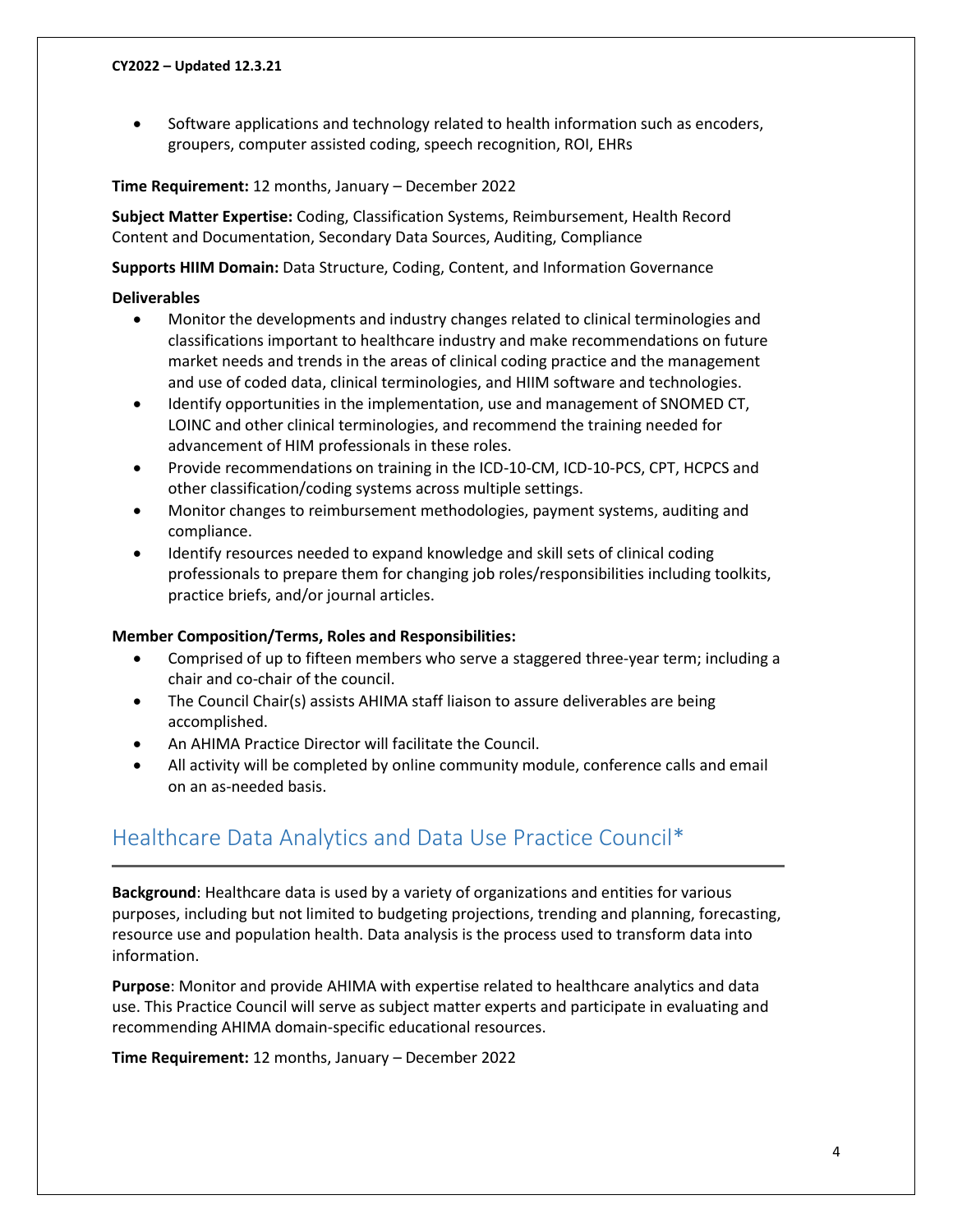**Subject Matter Expertise**: Creation of reports, Data visualization, Data mining, Data extraction and transmission, Data governance/integrity/quality/management, Validation of healthcare statistics

**Supports HIIM Domain:** Healthcare Data Analytics and Data Use

#### **Deliverables:**

- Provide subject matter expertise in the identification, recommendation, and development of education, policy and trends of Data Use in Healthcare. Support AHIMA's efforts in AI and SDOH.
- Support AHIMA's advocacy and regulatory efforts in healthcare data use that support HI professionals and AHIMA's mission/vision.
- Provide support on toolkits, practice briefs, and/or journal articles in this area.

#### **Member Composition/Terms, Roles and Responsibilities:**

- Comprised of up to fifteen members who serve a staggered three-year term; including a chair and co-chair of the council.
- The Council Chair(s) assists AHIMA staff liaison to assure deliverables are being accomplished.
- An AHIMA Practice Director will facilitate the Council.
- All activity will be completed by online community module, conference calls and email on an as-needed basis.

# <span id="page-4-0"></span>Privacy & Security Practice Council\*

**Background**: The domain of Information Protection includes access, disclosure, archival, privacy and security. This domain includes establishing, evaluating, and maintaining policies and protocols for protecting healthcare information to govern systems and processes that generate, collect, store, transmit, use, archive, and disposition of data and information.

**Purpose**: Monitor and provide AHIMA with expertise related to information protection. This Practice Council will serve as subject matter experts and participate in evaluating and recommending AHIMA domain-specific educational resources. Council members will advise on industry's challenges, trends and best practices on operations as they relate to access, disclosure, archival, privacy and security of protected health information (PHI) to support AHIMA's mission to empower people to impact health. This Practice Council will assist AHIMA in developing educational resources to prepare HIM professionals in all areas of information protection.

#### **Time Requirement:** 12 months, January – December 2022

**Subject Matter Expertise:** Healthcare law and regulations and terminology related to access, disclosure, archival, privacy and security, Policy and procedure development, evaluation and maintenance for the following, Privacy, security, and confidentiality, Record and data access and disclosure management, Data security, Data archiving, Patient portals, Release of information, Security and privacy risk assessment, analysis, mitigation and management, E-Discovery, Business continuity planning such as off-site storage, servers and backup systems, Personal health information (PHI)

**Supports HIIM Domain**: Information Protection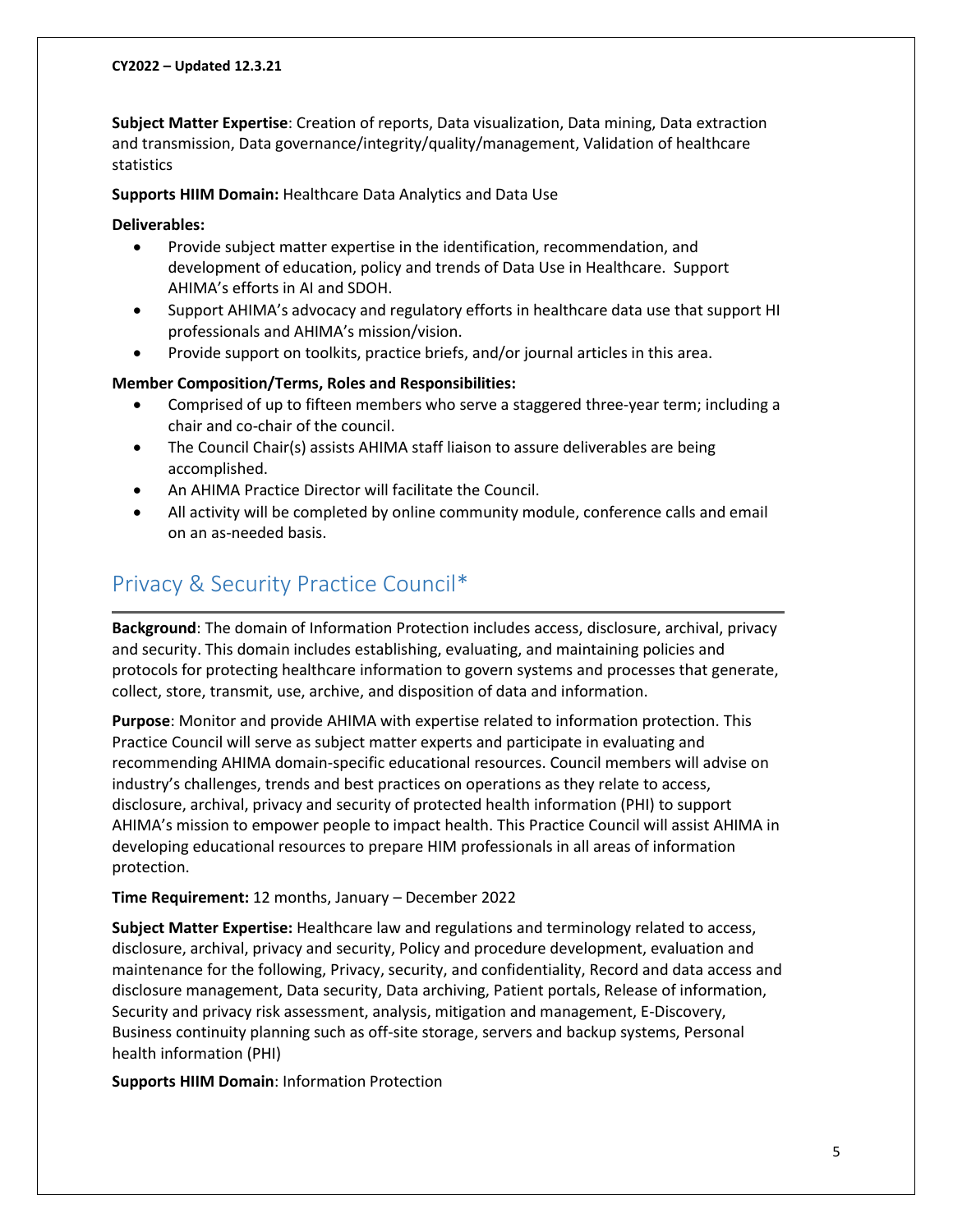#### **Deliverables:**

- Provide ongoing evaluation and identification of the knowledge, skill sets, and education needed by HI professionals in the areas of privacy and security of protected health information (PHI) to lead the industry in these practices.
- Provide subject matter expertise and insight as needed on federal legislation, regulatory comments and public policy positions that impact HI professionals. Provide support on toolkits, practice briefs, and/or journal articles in this area.
- Provide ongoing current landscape and environmental scan of the healthcare industry as it relates to the privacy, confidentiality, integrity, health information integrity oversight, privacy and security of PHI when sharing and exchanged, identity management, and provider authentication.

#### **Member Composition/Terms, Roles and Responsibilities:**

- Comprised of up to fifteen members who serve a staggered three-year term; including a chair and co-chair of the council.
- The Council Chair(s) assists AHIMA staff liaison to assure deliverables are being accomplished.
- An AHIMA Practice Director will facilitate the Council.
- All activity will be completed by online community module, conference calls and email on an as-needed basis.

# <span id="page-5-0"></span>Revenue Cycle Management Practice Council\*

**Background:** The revenue cycle management domain includes the management and oversight of all business, administrative and clinical functions that contribute to patient revenue from point of entry through payment and adjudication. This may include insurance processing, registration, eligibility, claims management, billing, collections, and denials.

**Purpose**: Monitor and provide AHIMA with expertise related to revenue cycle management. This Practice Council will serve as subject matter experts and participate in evaluating and recommending AHIMA domain-specific educational resources.

**Time Requirement:** 12 months, January – December 2022

**Subject Matter Expertise:** Payment methodologies and systems, billing processes and procedures, bill scrubbers, MCE and NCCI, local and national coverage determinations, insurance models and trends, interaction with payers (insurance plans), appeals and denials management, revenue collection from patients, cost reporting, budget variances, budget speculation, cost benefit analysis, payer contracting, case mix management, value based purchasing programs, hospital-acquired conditions, POA, and clinical documentation -integrity.

#### **Deliverables:**

- Provide subject matter expertise in the development of education, policy and trends in Revenue Cycle Management in Healthcare. Support AHIMA's efforts in innovation and technologies in this area.
- Support AHIMA's advocacy and regulatory efforts in Revenue Cycle Management that support HI professionals and AHIMA's mission/vision.
- Provide support on toolkits, practice briefs, and/or journal articles in this area.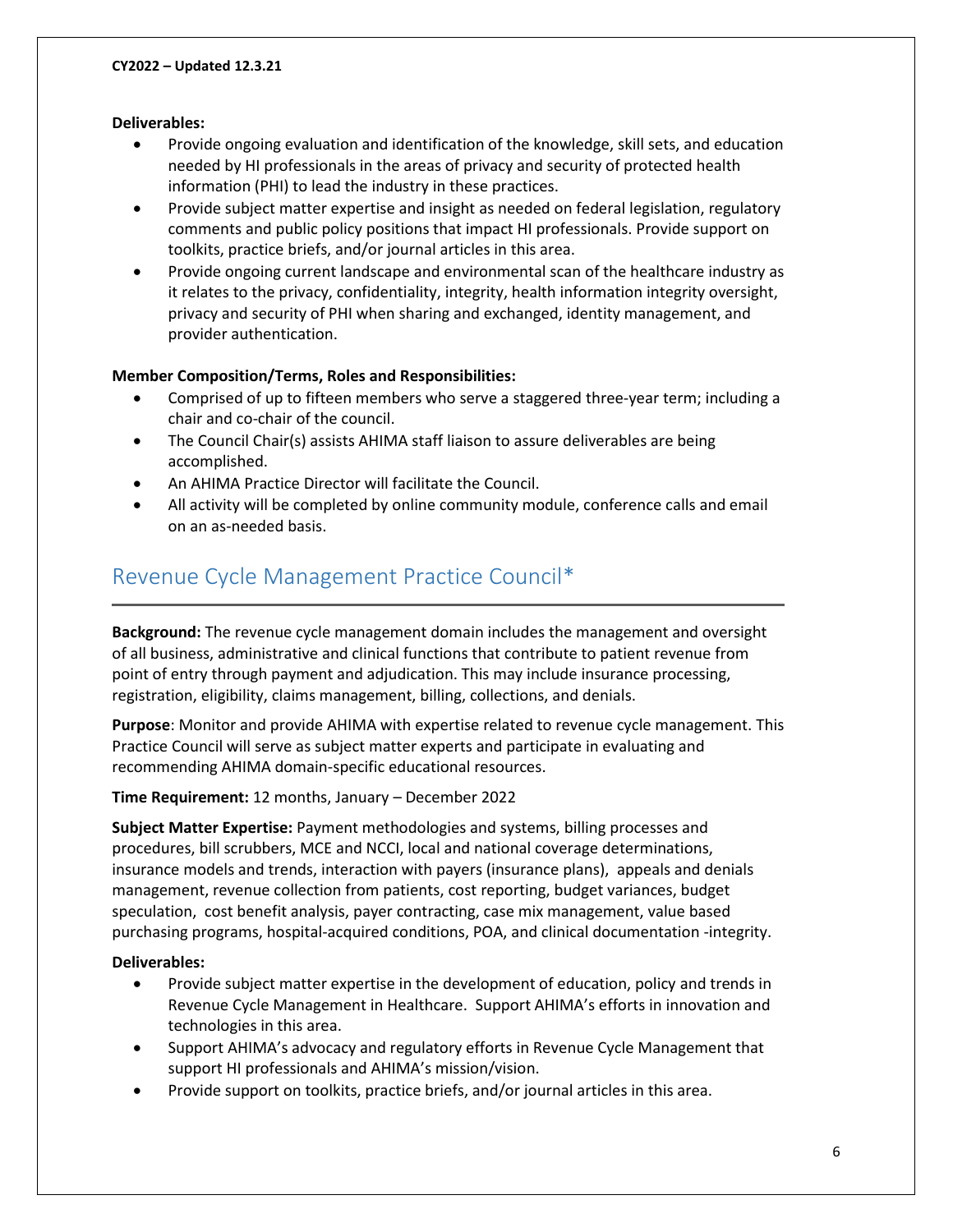#### **Member Composition/Terms, Roles and Responsibilities:**

- Comprised of up to fifteen members who serve a staggered three-year term; including a chair and co-chair of the council.
- The Council Chair(s) assists AHIMA staff liaison to assure deliverables are being accomplished.
- An AHIMA Practice Director will facilitate the Council.
- All activity will be completed by online community module, conference calls and email on an as-needed basis.

# <span id="page-6-0"></span>Professional Certificate Approval Program (PCAP) Review Team\*

**Purpose**: The PCAP Review Team is composed of individuals who review submitted PCAP applications/self-study documentation and make recommendations to the PCAP Council regarding program approval. The PCAP Council is composed of coding subject matter experts holding a qualifying credential who have previously served as PCAP Reviewer.

#### **Time Requirement:** 24 months, January 2022 – December 2023

#### **Deliverables**:

- Review program applications
- Provide input on self-study documentation
- Make approval recommendations to the PCAP Council

#### **Member Composition/Terms, Roles and Responsibilities**

- Reviewers must have advanced coding skills (credentialed as an RHIT, RHIA or hold the CCS or CCS-P certification)
- Reviewers must have experience with teaching coding to others either in an educational setting or as a corporate or hospital trainer
- Reviewers are appointed for a two-year term, with multiple consecutive appointments allowable
- The general goal is that Reviewers review no more than 2-4 applications per year

# <span id="page-6-1"></span>AHIMA Grace Award Committee\*

**Purpose:** To honor industry leaders through the *AHIMA Grace Award,* named in honor of AHIMA's founder Grace Whiting Myers. Maintain relevance of AHIMA Grace Award criteria to uphold the high standard and ethics set by AHIMA founder. Evaluate applicants to the *AHIMA Grace Award* and acknowledge healthcare organizations that distinguish themselves as effectively and innovatively using health information to support the delivery of quality health care.

#### **Time Requirement:** 12 months, January – December 2022

#### **Deliverables**

- Review applications for the Grace Award and select the recipient.
- Increase the number of nominations from previous year.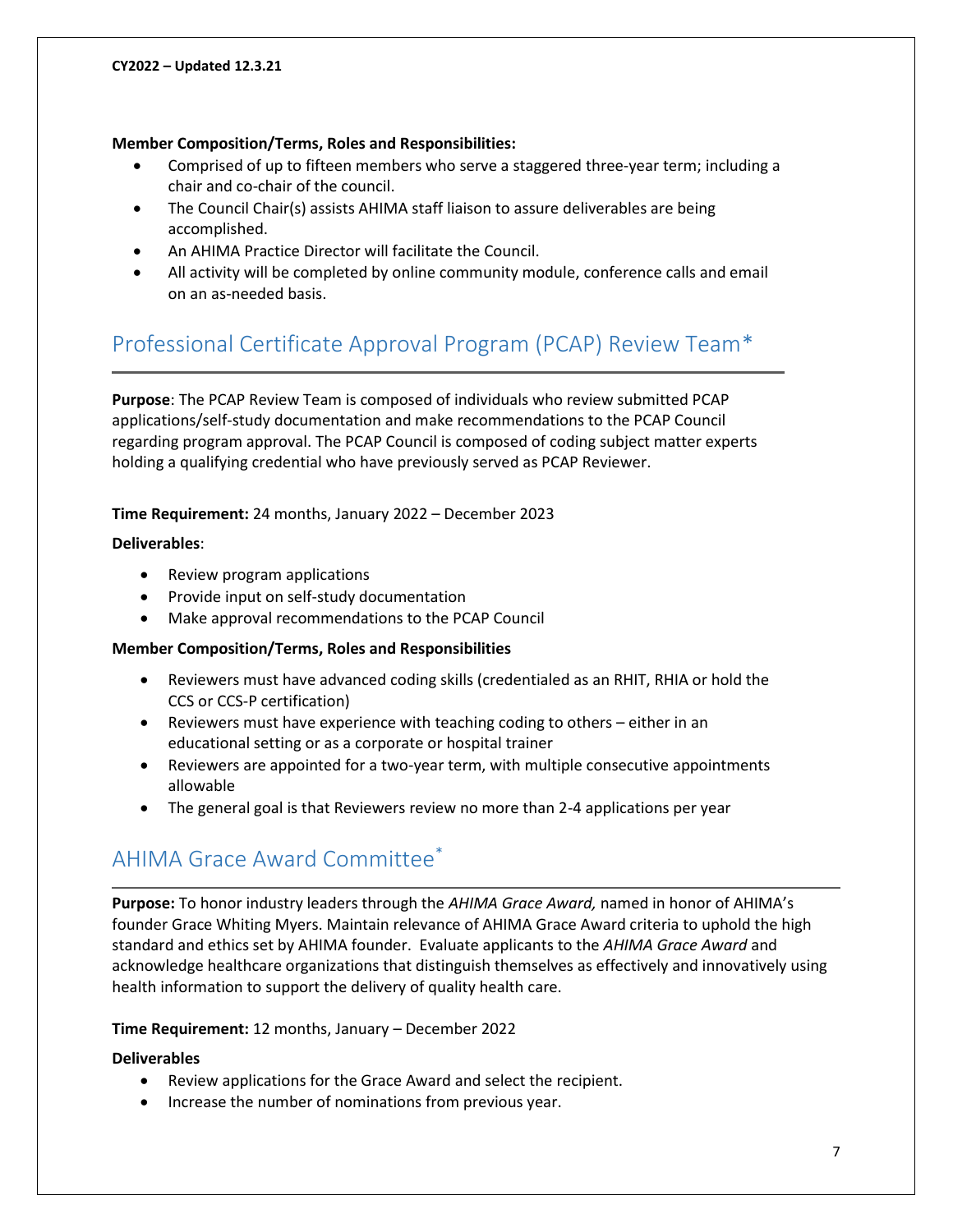• Provide the recipient with recognition through digital media, at the AHIMA Conference, and inclusion on ahima.org.

#### **Member Composition/Terms, Roles and Responsibilities**

- The Committee is composed of 10 members who serve a staggered three-year term.
- A staff liaison provides staff support to the Committee.
- The committee meets as needed to discuss applications, perform the application review, foster marketing efforts, and the support the awards ceremony.
- The committee completes work through online community module, conference calls and email.
- The Chair works with the staff liaison to develop the agendas and to assure deliverables are being accomplished.

# <span id="page-7-0"></span>AHIMA Triumph Awards Committee\*

**Purpose:** To honor and recognize the excellence, dedication and service of those professionals or groups whose steadfast efforts have enriched the HIM profession by selecting and acknowledging these individuals or groups for the Triumph Awards. Maintain relevance of Triumph Award categories so they remain meaningful and fitting for the profession, the industry, and the membership.

#### **Time Requirement:** 12 months, January – December 2022

#### **Deliverables**

- Provide consistency in obtaining the number of qualified submitted nominations from the previous year.
- Grant one AHIMA Triumph Award in every award category with the exception of the Student Award category – may grant up to 2 awards.
- Provide recipients with recognition through electronic and print media, the awards ceremony, and inclusion on ahima.org.
- Encourage CSAs to apply for group nominations.

#### **Member Composition/Terms, Roles and Responsibilities**

- The Committee is composed of 9 members who serve a staggered two-year term.
- A staff liaison provides staff support to the Committee.
- Approximately 4-6 conference calls per year occur to discuss nominations, perform the application review, foster marketing efforts, and the support the awards ceremony.
- The committee completes work through online community module, conference calls and email.
- The Chair works with the staff liaison to develop the meeting agendas and summaries, and to assure deliverables are being accomplished.
- Chair or designee is invited to present the AHIMA Triumph Awards at AHIMA's Conference.

# <span id="page-7-1"></span>Professional Ethics Committee (PEC)\*

**Purpose:** Improve members' and certificants' professional position by developing content for education. Protect and maintain high level of ethics for the profession by use of the ethics violation review process. Preserve the relevance and applicability of the Code of Ethics by continued review and revision based on the changing environment. Define member eligibility and accountability.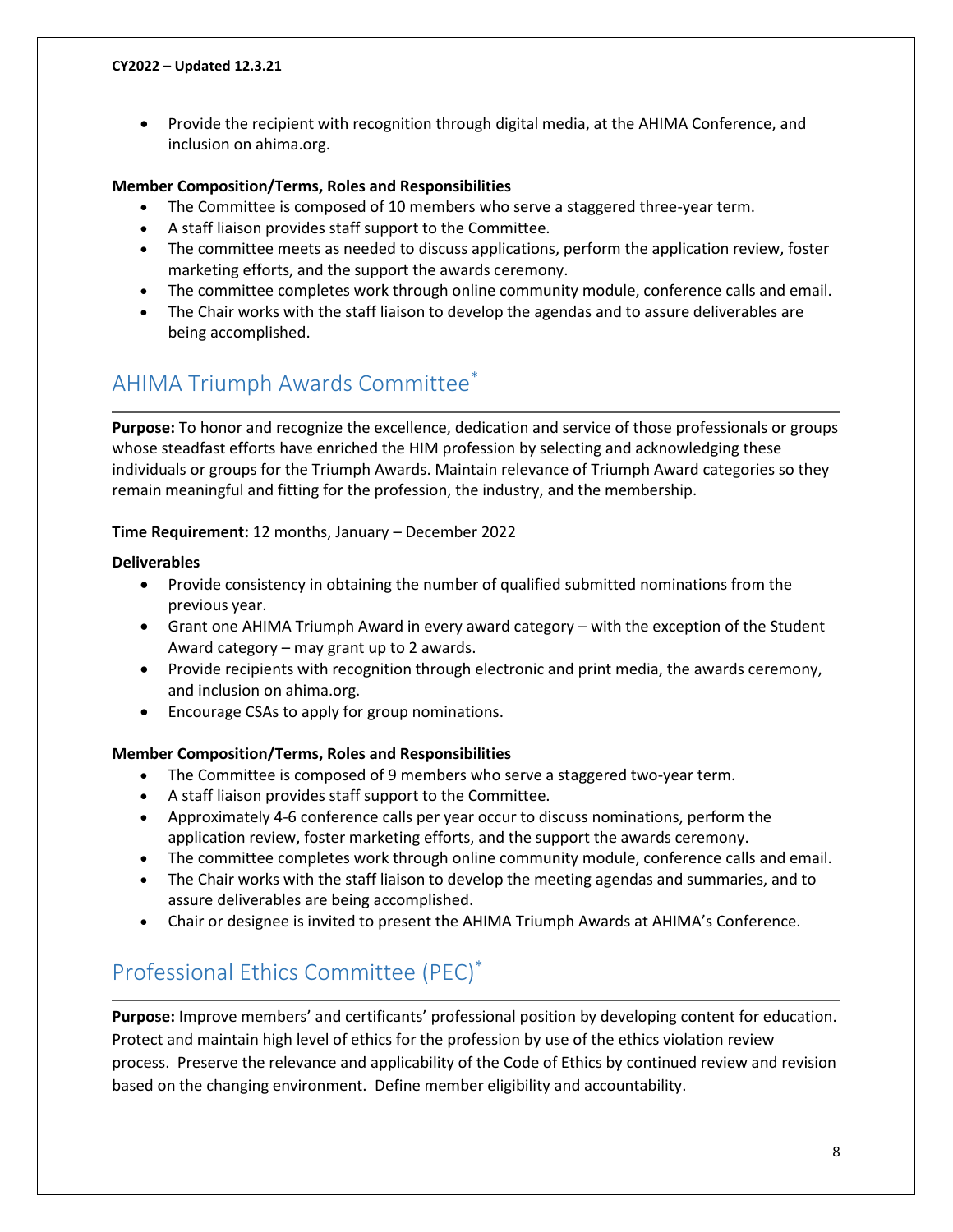#### **Time Requirement:** 12 months, January – December 2022

#### **Deliverables**

- Establish and oversee the application of standards and resources, including:
	- o AHIMA Code of Ethics
	- o Standards of Ethical Coding
	- o Standards for Clinical Documentation Integrity Professionals
	- o Ethics Self-Assessment
	- o Case Studies
	- Develop other policies and resources as the need is identified.
- Seek opportunities to inform and publicize the work of the group to members and invite member input into committee work.
- Seek opportunities to address and provide necessary tools and resources that members and certificants can use to better understand how to handle difficult and ethical situations.
- Continually review and update guidelines and other resources relevant to members and certificants, and post updates to the PEC online community module.

#### **Member Composition/Terms, Roles and Responsibilities**

- The Committee is composed of five to seven members who serve a staggered three-year term.
- A staff liaison provides staff support to the Committee.
- The Committee meets by teleconference on an as needed basis.
- The Committee completes work virtually and by teleconference.
- The Chair works with the staff liaison to develop the agendas and summaries and to assure deliverables are being accomplished.

# <span id="page-8-0"></span>Nominating Committee\*

**Purpose:** To identify and solicit candidates for effective leadership of AHIMA's Board of Directors, CCHIIM, CEE, the Speaker of the House of Delegates, and the Nominating Committee. This is accomplished by soliciting for, reviewing, interviewing, and selecting qualified candidates. Enhance AHIMA's leadership development and member engagement initiatives by improving the process for identifying volunteers to fulfill leadership positions and fostering diversity and inclusion. Suggest improvements for the voter experience and increasing voting rate.

#### **Time Requirement:** 12 months, January – December 2022

#### **Deliverables**

- Develop a ballot of candidates for the AHIMA Board of Directors, Commission on Certification for Health Informatics and Information Management (CCHIIM), Council for Excellence in Education (CEE), House of Delegates Speaker-elect, and Nominating Committee.
- Promote membership knowledge of the candidates and the election through different forms of communications.

#### **Member Composition/Terms, Roles and Responsibilities**

• The Committee is composed of nine members who serve a staggered two-year term*. (Three members are elected by the House of Delegates and one member is appointed by the AHIMA Board of Directors each year, identified as the most recent Past President/Chair.)*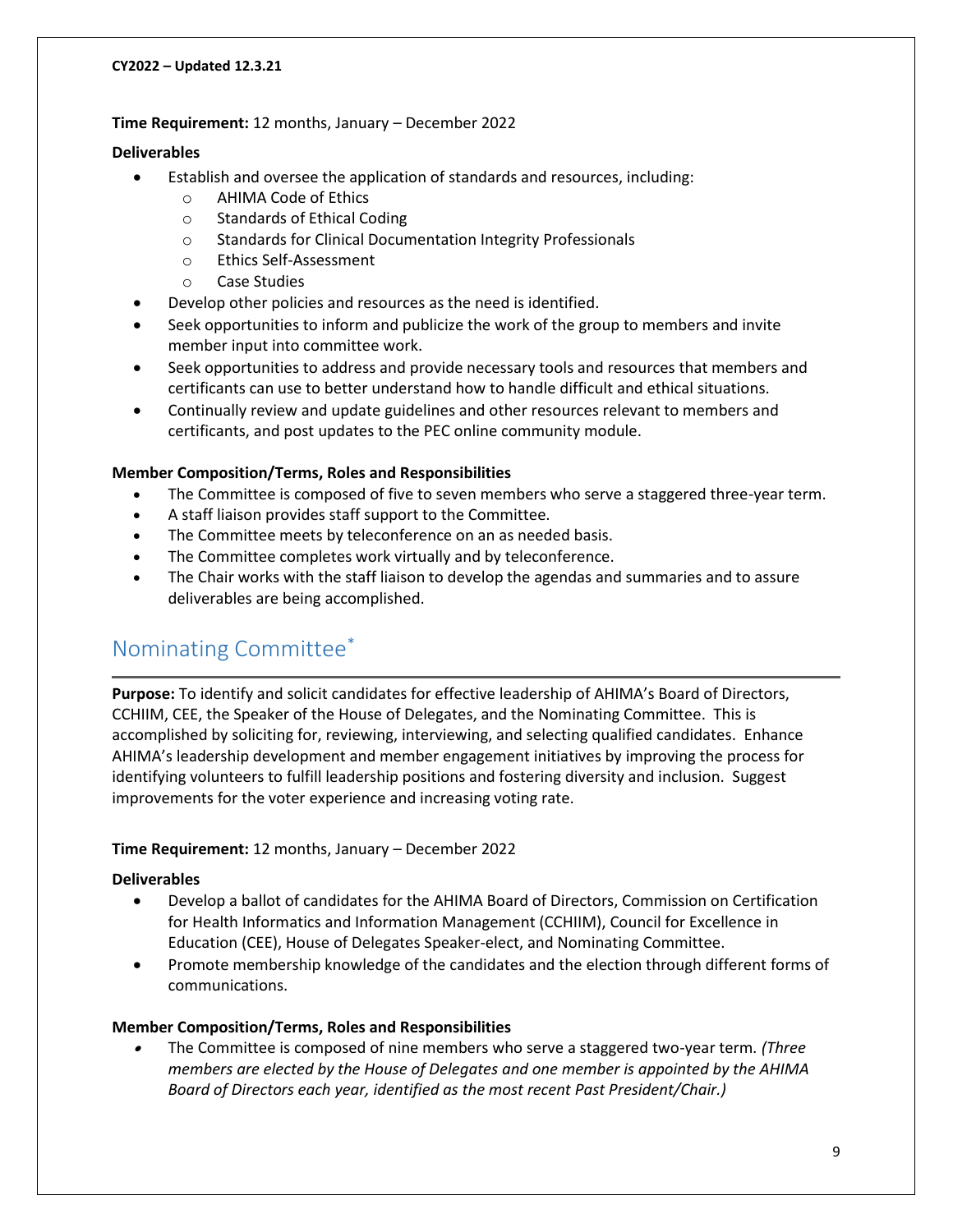- Staff liaisons provide staff support to the Committee.
- The committee meets by teleconference (approximately 10 calls per year, and one face-to-face meeting for two days) to develop the ballots.
- The committee reviews candidate applications and online profiles, performs a telephone interview, and develops the ballots.
- The committee completes work through the volunteer application, online committee module, and voting software.
- The committee solicits candidates through CSAs, volunteer groups, and network of colleagues.
- The Chair works with the staff liaison to develop the agendas and minutes and to assure deliverables are being accomplished.

# <span id="page-9-0"></span>Council for Excellence in Education (CEE) Workgroups

**Purpose:** The Council for Excellence in Education (CEE) exists to improve and adapt the education strategy for health information and related professions, focused on future opportunities and challenges. Responsible for fostering support and adoption of new initiatives and improvements to curriculum, credentials, academic programs, and resources. Focus on the changing needs of the students and working professionals and consider innovative ways of providing world-class education in HIM.

CEE Workgroups are directed by CEE strategy and may include initiatives such as CourseShare, STEM, AOE, student recruitment, building the HI pipeline, Academic Research Review, Faculty Development, Program Resources, and more.

**Time Requirement:** Varies based on project. Beginning February 2022

• Short Term Example: CourseShare, AOE program committee, and other initiatives determined by the CEE

#### **Responsibilities:**

- Develop activities and programs specific to assigned workgroup purpose
- Make recommendations to the CEE for approval

#### **Qualifications:**

- Member of AHIMA who demonstrates AHIMA's Core Competencies for Volunteers
- Ability to work with diverse groups and ideas in a constructive way, respects diversity, and fosters inclusion
- Possesses openness, transparency, honesty, is optimistic yet realistic, and subscribes to and practices a high moral standard
- Regular and reliable internet access

# <span id="page-9-1"></span>Item Writing & Item Reviewing

**Purpose**: Serve as a subject matter expert to create and modify new items for availability on future AHIMA certification exams. Will be coding items for blueprint accuracy (Domain & Task) as well as cognitive complexity of item. Reviewers will analyze and modify items based on content expertise to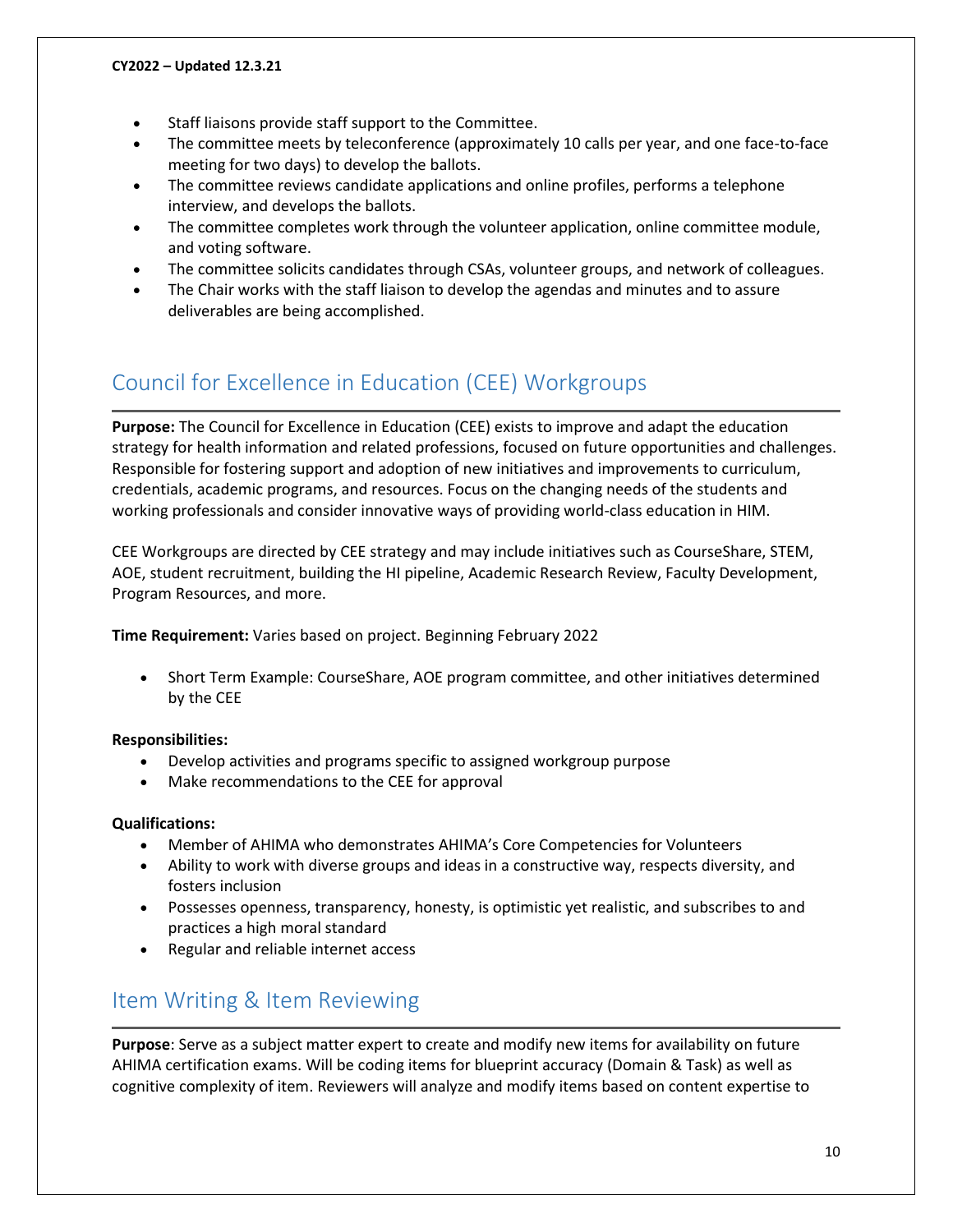find potential flaws and ways to improve items. Must need to appropriately assign a reference to items as well as check references for accuracy.

#### **Time Requirement:**

- Item Writing 101 (1 Hour), Advanced Item Writing session (1 Hour) & Exam Developer session (1 Hour)
- 2 to 5 hours of item writing or item reviewing per month

#### **Qualifications:**

- Hold AHIMA certification Please specify which exam(s) you would be willing to write and review items for in the "What makes you a good candidate for this volunteer group?" section of the volunteer form
- Previous experience writing or reviewing items encouraged but not necessary
- Regular and reliable online access

#### **Accountability and Support:**

- Must be able to sign a confidentiality and conflict of interest agreement
- AHIMA certification team will support in training and troubleshooting of issues accessing and writing items
- Participation in AHIMA's certification exam development activities will earn 1 CEU for every hour of participation

# <span id="page-10-0"></span>CourseShare Review Project

**Purpose**: This project-based short-term workgroup is to review and provide recommendations regarding current CourseShare content to identify required revisions, needed content, or content that requires sunset.

CourseShare is an exclusive online repository of academic resources for faculty. CourseShare learning packets include lectures, presentations, sources and links, videos, assignments, case studies, rubrics, and answer sheets that can be adopted in your instructional delivery. Additional resources include faculty development and curriculum tools to support professional growth, exceptional instruction, and program quality.

**Time requirement:** October 15 - May 15 (6 months or to completion)

#### **Qualifications:**

- Member of AHIMA who demonstrates AHIMA's Core Competencies for Volunteers.
- Faculty Member of a CAHIIM accredited academic program or a program in candidacy for CAHIIM accreditation.
- Familiar with AHIMA CourseShare and/or willingness to learn how to navigate and administer the basic functions.
- Technology qualifications: regular and reliable online access.

#### **Responsibilities:**

• Review and provide recommendations regarding current CourseShare learning content to identify required revisions, needed content, or content that requires sunset.